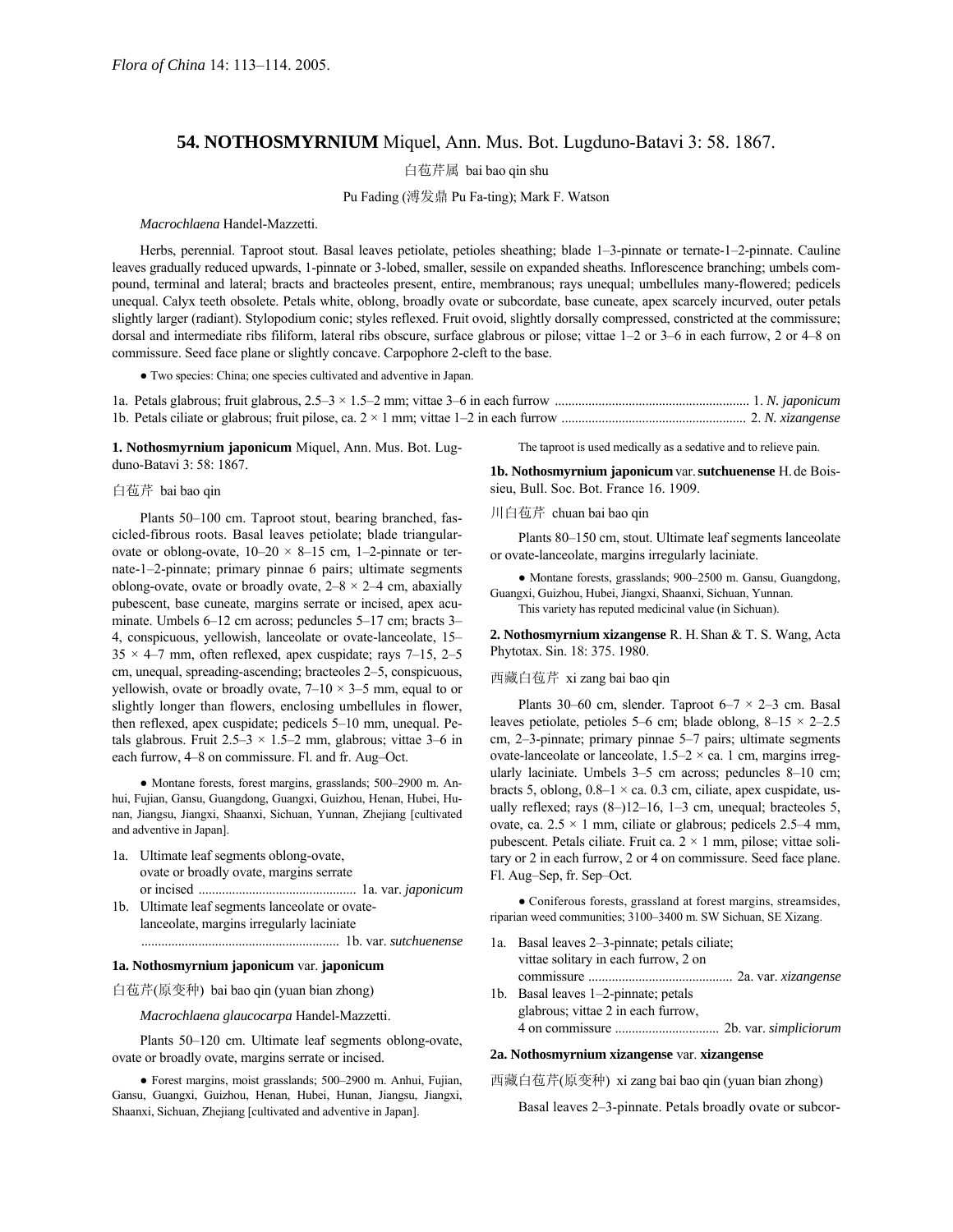date, ciliate, apex slightly reflexed or not. Vittae solitary in each furrow, 2 on commissure.

● Coniferous forests, streamsides; 3100-3200 m. SW Sichuan (Daocheng), SE Xizang (Mainling, Nangxian).

This variety has reputed medicinal value.

**2b. Nothosmyrnium xizangense** var.**simpliciorum** R. H. Shan & T. S. Wang, Acta Phytotax. Sin. 18: 376. 1980.

少裂西藏白苞芹 shao lie xi zang bai bao qin

Basal leaves 1-2-pinnate. Petals broadly ovate, glabrous, apex acute. Vittae 2 in each furrow, 4 on commissure.

 $\bullet$  Grassland at forest margins, riparian weed communities; 3100– 3400 m. SE Xizang (Mainling).